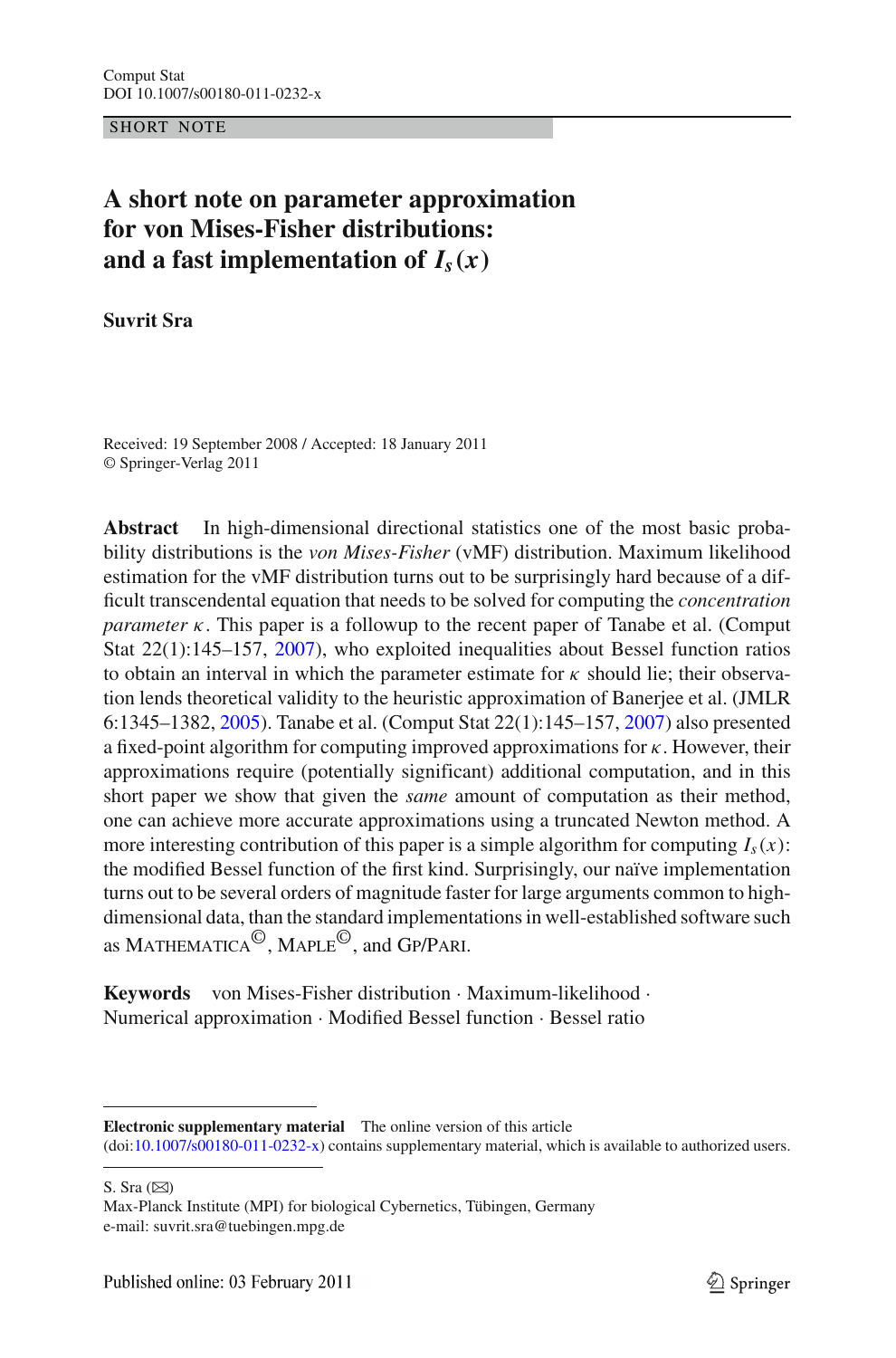# **1 Introduction**

The *von Mises-Fisher* (vMF) distribution, defined on the unit hypersphere, is fundamental to high-dimensional directional statistics [Mardia and Jupp](#page-12-1) [\(2000](#page-12-1)). Maximum likelihood estimation, and consequently the M-step of an Expectation Maximization (EM) algorithm based on the vMF distribution can be surprisingly hard because of a difficult nonlinear equation that needs to be solved for estimating the *concentration parameter* κ.

In this paper we review maximum-likelihood parameter estimation for  $\kappa$  and our work is a followup to the recent paper of [Tanabe et al.](#page-13-0) [\(2007](#page-13-0)), who showed a simple interval of values within which the parameter estimate should lie. [Tanabe et al.](#page-13-0) [\(2007\)](#page-13-0) actually go further than just deriving bounds on the m.l.e. of  $\kappa$ . They also derive a new approximation based on their bounds combined with a fixed-point approach. However, their approximation requires some additional computation, and in this note we show that given the same amount of computation as their method, one can achieve more accurate approximations using a truncated Newton method.

A more useful contribution of this paper is however, a simple algorithm (and implementation) for computing  $I_s(x)$ , the modified Bessel function of the first kind. Quite surprisingly, our naïve implementation turns out to be significantly faster for large arguments (that arise frequently when dealing with high-dimensional data) than standard implementations in well-established software such as MATHEMATICA<sup>©</sup>, MAPLE<sup>©</sup>. and Gp/Pari.

Before we present our discussion on the approximation for  $\kappa$ , we first provide background on the vMF distribution in Sect. [2.](#page-1-0) Then we discuss the various approximations in Sect. [3,](#page-3-0) followed by an experimental evaluation in Sect. [4.](#page-5-0) We describe our algorithm for computing the modified Bessel function of the first kind in Sect. [5,](#page-7-0) and show several experimental results illustrating its efficiency (Sect. [5.1\)](#page-10-0).

# <span id="page-1-0"></span>**2 Background**

Let  $\mathbb{S}^{p-1}$  denote the *p*-dimensional unit hypersphere, i.e.,  $\mathbb{S}^{p-1} = \{x | x \in \mathbb{S}^{p-1}\}$  $\mathbb{R}^p$ , and  $\|\mathbf{x}\|_2 = 1$ . We denote the probability element on  $\mathbb{S}^{p-1}$  by  $d\mathbb{S}^{p-1}$ , and parametrize  $\mathbb{S}^{p-1}$  using polar coordinates  $(r, \theta)$ , where  $r = 1$ , and  $\theta =$  $[\theta_1, \ldots, \theta_{p-1}]$ . Consequently  $x_j = \sin \theta_1 \cdots \sin \theta_{p-1} \cos \theta_p$  for  $1 \leq j \leq p$ , and  $x_p = \sin \theta_1 \cdots \sin \theta_{p-1}$ . It is easy to show that  $d\mathbb{S}^{p-1} = \left(\prod_{k=2}^{p-1} \sin^{p-k} \theta_{k-1}\right) d\theta$ (see e.g., [Sra 2007](#page-13-1), Sect. B.1).

# 2.1 The von Mises-Fisher density

A unit norm random vector *x* is said to follow the *p*-dimensional von Mises-Fisher (vMF) distribution if its probability element is  $c_p(k)e^{k\mu^T x}d\mathbb{S}^{p-1}$ , where  $||\mu|| = 1$  and  $\kappa > 0$ . The normalizing constant for the density function is (see [Sra 2007,](#page-13-1) Sect. B.4.2) for a derivation)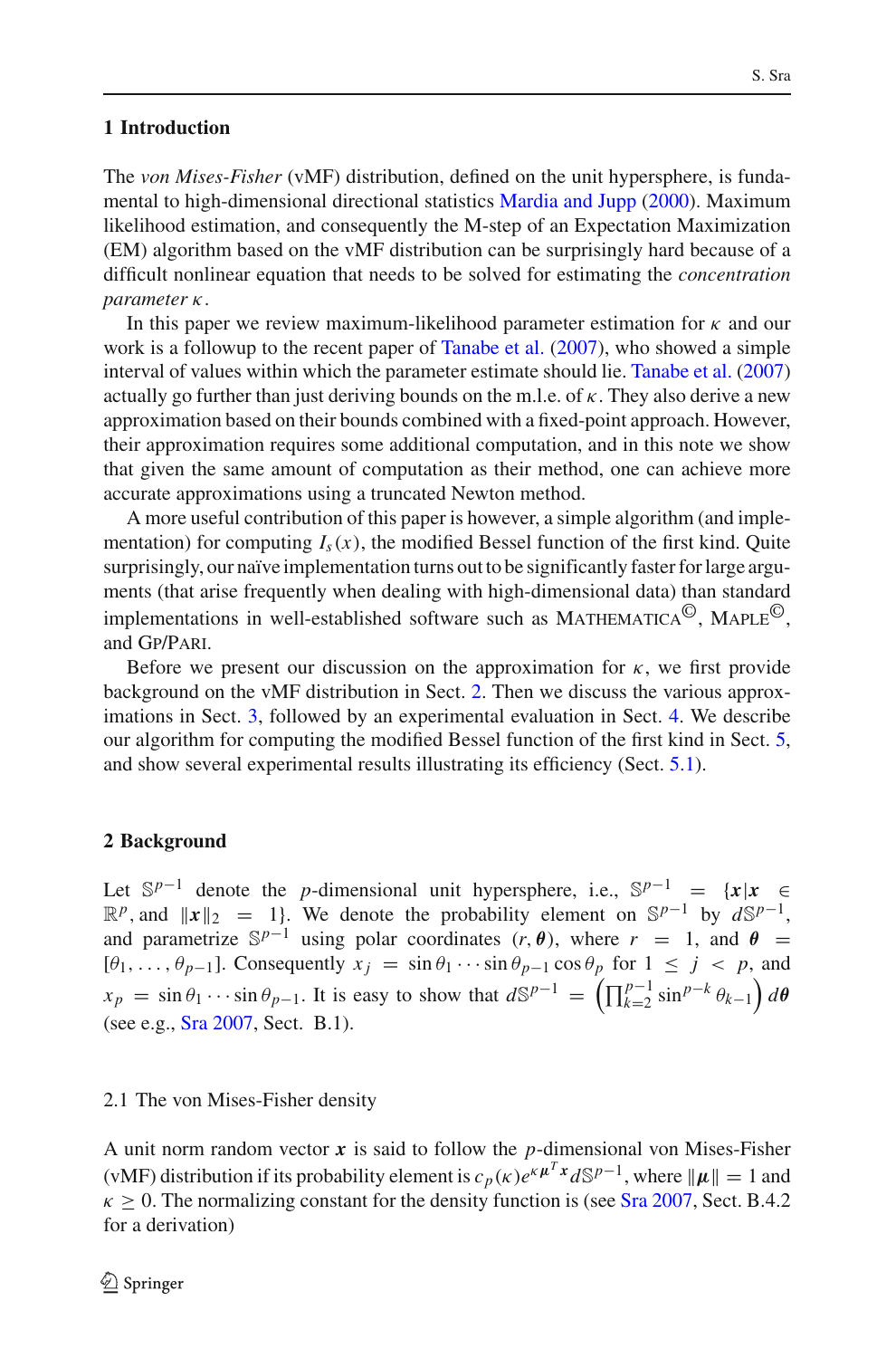$$
c_p(\kappa) = \frac{\kappa^{p/2 - 1}}{(2\pi)^{p/2} I_{p/2 - 1}(\kappa)},
$$

where  $I_s(\kappa)$  denotes the modified Bessel function of the first kind and is defined as [Abramowitz and Stegun](#page-12-2) [\(1974\)](#page-12-2):

$$
I_p(\kappa) = \sum_{k \ge 0} \frac{1}{\Gamma(p+k+1)k!} \left(\frac{\kappa}{2}\right)^{2k+p},
$$

where  $\Gamma(\cdot)$  is the well-known Gamma function.

Note that when computing the normalizing constant, researchers in directional statistics usually normalize the integration measure by the uniform measure, so that instead of  $c_p(\kappa)$  one uses  $c_p(\kappa)2\pi^{p/2}/\Gamma(p/2)$ ; we ignore this distinction here as it does not impact parameter estimation.

The vMF density is thus

$$
p(\mathbf{x}; \boldsymbol{\mu}, \kappa) = c_p(\kappa) e^{\kappa \boldsymbol{\mu}^T \mathbf{x}},
$$

and it is parametrized by the mean direction  $\mu$  and the *concentration* parameter  $\kappa$ —so-called because it characterizes how strongly the unit vectors drawn according to  $p(x; \mu, \kappa)$  are concentrated around the mean direction. For example, when  $\kappa = 0$ ,  $p(\mathbf{x}; \mu, \kappa)$  reduces to the uniform density on  $\mathbb{S}^{p-1}$ , and as  $\kappa \to \infty$ ,  $p(\mathbf{x}; \mu, \kappa)$ tends to a point density peaking at *μ*.

The vMF distribution is one of the simplest distributions for directional data, and has properties analogous to those of the multi-variate Gaussian distribution for data in  $\mathbb{R}^p$ . For example, the maximum entropy density on  $\mathbb{S}^{p-1}$  subject to the constraint that  $E[x]$  is fixed, is a vMF density (see [Mardia and Jupp 2000](#page-12-1) for details).

## 2.2 Maximum-likelihood estimates

Let  $\mathcal{X} = \{x_1, \ldots, x_n\}$  be a set of points drawn from  $p(x; \mu, \kappa)$ . We wish to estimate  $\mu$  and  $\kappa$  via maximizing the log-likelihood

$$
L(\mathcal{X}; \boldsymbol{\mu}, \kappa) = \log c_p(\kappa) + \sum_i \kappa \boldsymbol{\mu}^T \boldsymbol{x}_i,
$$
 (1)

<span id="page-2-0"></span>subject to the condition that  $\mu^T \mu = 1$  and  $\kappa > 0$ . Maximizing [\(1\)](#page-2-0) subject to these constraints we find that

$$
\mu = \frac{\sum_{i} x_i}{\|\sum_{i} x_i\|}, \quad \kappa = A_p^{-1}(\bar{R}), \tag{2}
$$

where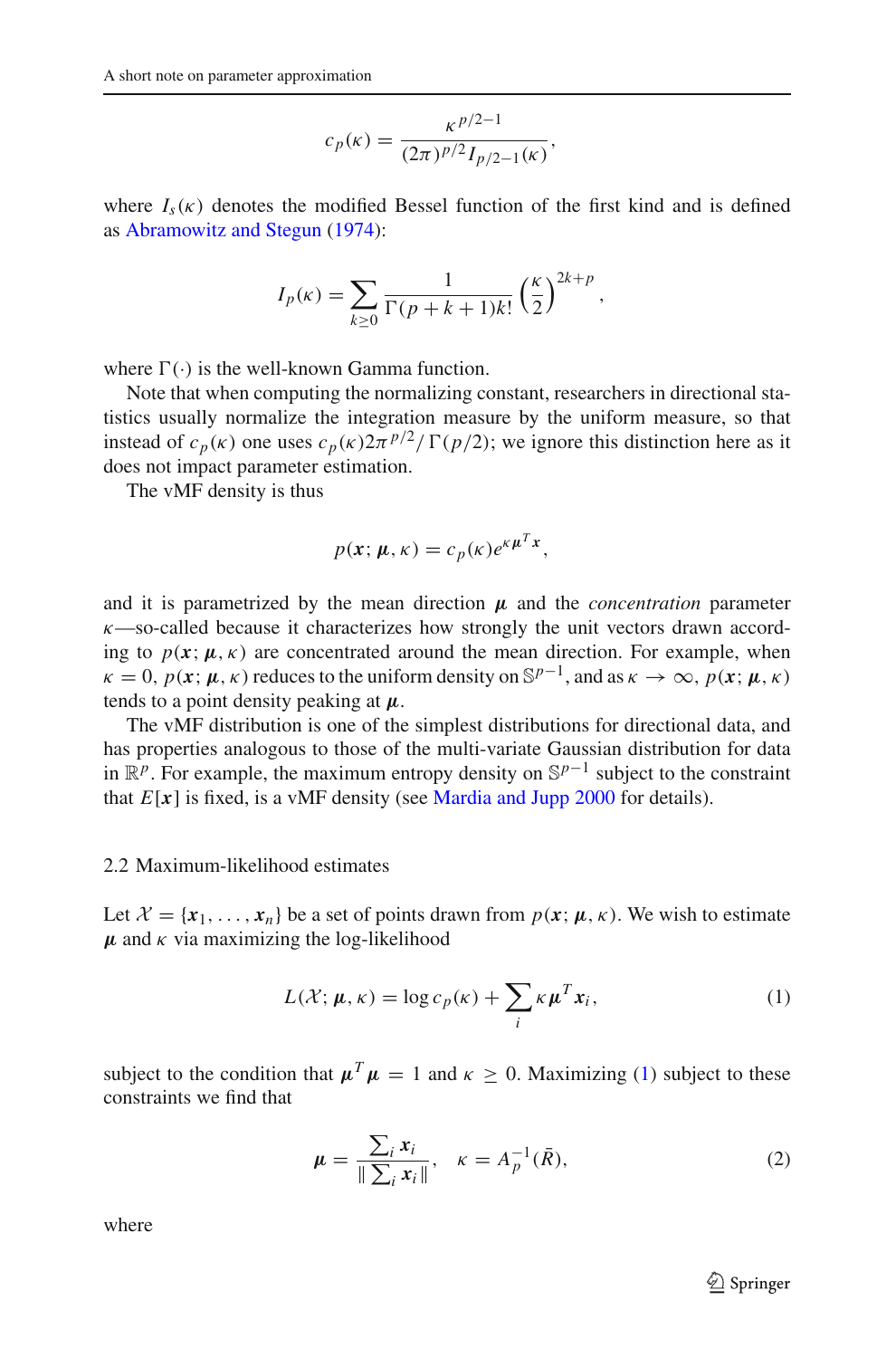$$
A_p(\kappa) = \frac{-c_p'(\kappa)}{c_p(\kappa)} = \frac{I_{p/2}(\kappa)}{I_{p/2-1}(\kappa)} = \frac{\|\sum_i x_i\|}{n} = \bar{R}.
$$
 (3)

<span id="page-3-1"></span>[These](#page-12-3) [m.l.e.](#page-12-3) [equations](#page-12-3) [may](#page-12-3) [also](#page-12-3) [be](#page-12-3) [found](#page-12-3) [in](#page-12-3) [Banerjee et al.](#page-12-0) [\(2005\)](#page-12-0); Dhillon and Sra [\(2003](#page-12-3)); [Mardia and Jupp](#page-12-1) [\(2000](#page-12-1)). The challenge is to solve [\(3\)](#page-3-1) for  $\kappa$ ; the simple estimates that [Mardia and Jupp](#page-12-1) [\(2000\)](#page-12-1) provide are inaccurate for large  $p$ , or when  $\kappa/p \ll 1$ —situations that are common for high-dimensional data in modern data mining applications. [Banerjee et al.](#page-12-0) [\(2005\)](#page-12-0) provided efficient numerical estimates for  $\kappa$  that were obtained by truncating the continued fraction representation of  $A_p(\kappa)$  and solving the resulting equation. The estimates obtained via this truncation are rough, and [Banerjee et al.](#page-12-0) [\(2005\)](#page-12-0) introduced an empirically determined correction term to yield the estimate [\(4\)](#page-3-2), which turns out to be quite accurate in practice.

Subsequently, [Tanabe et al.](#page-13-0) [\(2007\)](#page-13-0) showed simple bounds for  $\kappa$  by exploiting inequalities about the Bessel ratio  $A_p(\kappa)$ —this ratio possesses several nice propertie[s,](#page-13-0) [and](#page-13-0) [is](#page-13-0) [very](#page-13-0) [amenable](#page-13-0) [to](#page-13-0) [analytic](#page-13-0) [treatment](#page-13-0) [Amos](#page-12-4) [\(1974](#page-12-4)). The work of Tanabe et al. [\(2007](#page-13-0)) lent theoretical support to the empirically determined approximation of [Banerjee et al.](#page-12-0) [\(2005](#page-12-0)), by essentially showing that their approximation lay in the "correct" range. [Tanabe et al.](#page-13-0) [\(2007\)](#page-13-0) also presented a fixed-point iteration based algorithm to compute an approximate solution  $\kappa$ .

In the next section we show that the approximation obtained by [Tanabe et al.](#page-13-0) [\(2007\)](#page-13-0) can be improved upon without incurring additional computational expense. We illustrate this via a series of experiments.

## <span id="page-3-0"></span>**3 Parameter approximations**

The solution to the parameter estimation equation [\(3\)](#page-3-1) can be approximated to varying degrees of accuracy. Three simple methods are summarized below; the third one is the method proposed by this paper.

#### 3.1 Banerjee et al. [3]

This is the simplest approximate solution of  $(3)$ , and is given by

$$
\hat{\kappa} = \frac{\bar{R}(p - \bar{R}^2)}{1 - \bar{R}^2}.
$$
\n(4)

<span id="page-3-2"></span>The *critical* difference between this approximation and the next two is that it does not involve any Bessel functions (or their ratio). That is, not a single evaluation of  $A_p(\kappa)$ is needed—an advantage that can be significant in high-dimensions where it can be expensive to compute  $A_p(\kappa)$ . Naturally, one can try to compute  $\log I_s(\kappa)$  ( $s = p/2$ ) to avoid overflows (or underflows as the case may be), though doing so introduces yet another approximation. Therefore, when running time and simplicity are of the essence, approximation [\(4\)](#page-3-2) is preferable.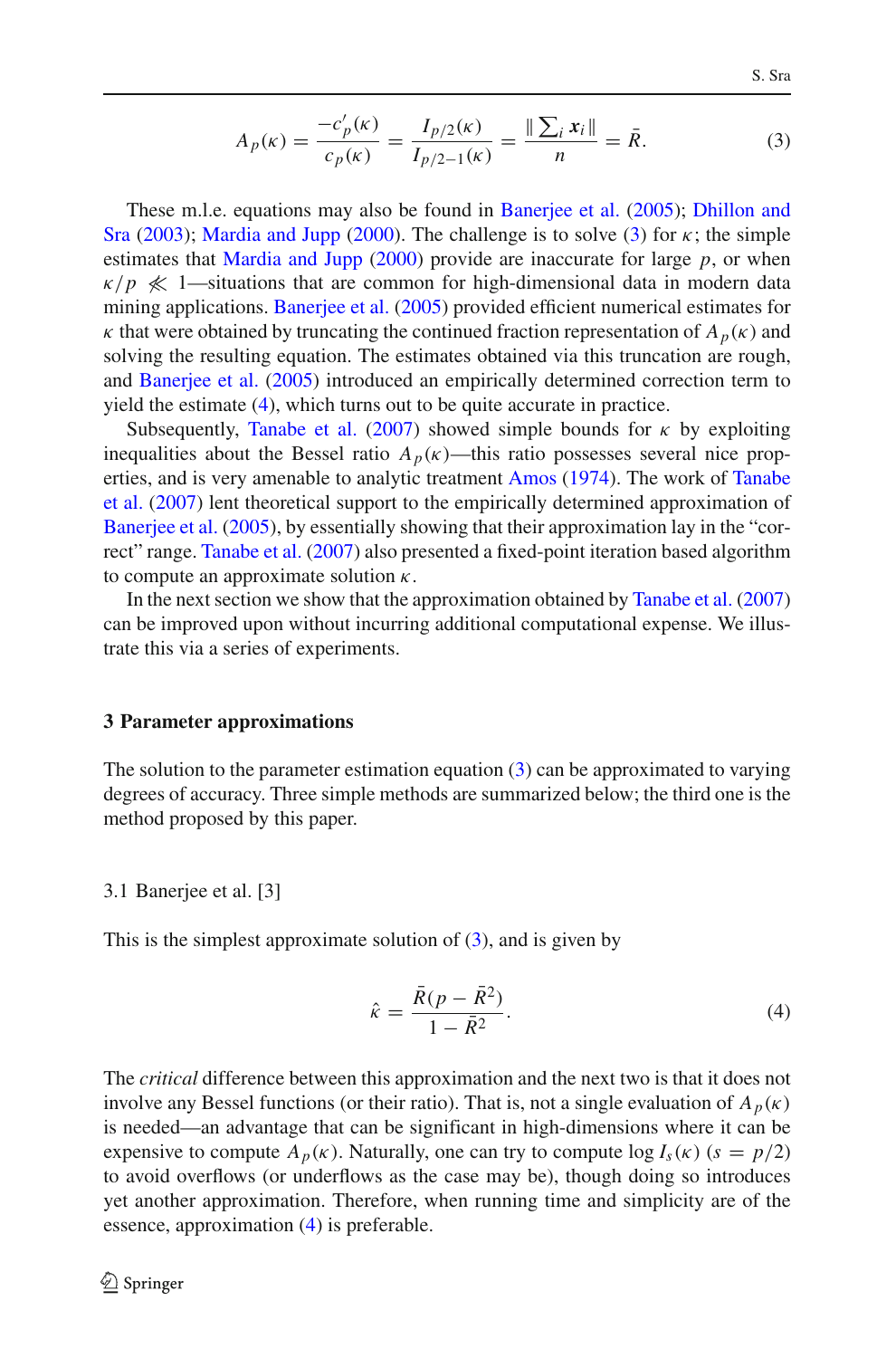## 3.2 Tanabe et al. [10]

Tanabe et al.'s approximation for  $\kappa$ , which was motivated by linear interpolation combined with a fixed point approach, is given by

$$
\hat{\kappa} = \frac{\kappa_l \Phi_{2p}(\kappa_u) - \kappa_u \Phi_{2p}(\kappa_l)}{(\Phi_{2p}(\kappa_u) - \Phi_{2p}(\kappa_l)) - (\kappa_u - \kappa_l)},
$$
\n(5)

<span id="page-4-0"></span>where the bounds on the m.l.e.  $\hat{k}$  are given by

$$
\kappa_l = \frac{\bar{R}(p-2)}{1-\bar{R}^2} \leq \hat{\kappa} \leq \kappa_u = \frac{\bar{R}p}{1-\bar{R}^2}.
$$

The function  $\Phi$  in approximation [\(5\)](#page-4-0) is defined as (we note that that there is a typo in Eqns. (34) and (35) of [Tanabe et al.](#page-13-0) [\(2007\)](#page-13-0), where they write  $\Phi_p$  instead of  $\Phi_{2p}$ ),

$$
\Phi_{2p}(\kappa) = \bar{R}\kappa A_p(\kappa)^{-1}.
$$

# 3.3 Truncated Newton approximation

Approximation [\(4\)](#page-3-2) can be made more exact by performing a few iterations of Newton's method. However, to remain competitive in terms of running time with [\(5\)](#page-4-0), we perform [only](#page-12-1) [two-iterations](#page-12-1) [of](#page-12-1) [Newton's](#page-12-1) [method.](#page-12-1) [We](#page-12-1) [make](#page-12-1) [use](#page-12-1) [of](#page-12-1) [the](#page-12-1) [fact](#page-12-1) [that](#page-12-1) Mardia and Jupp [\(2000](#page-12-1))

$$
A'_{p}(\kappa) = 1 - A_{p}(\kappa)^{2} - \frac{p-1}{\kappa} A_{p}(\kappa),
$$

<span id="page-4-1"></span>while deriving the Newton updates for solving  $A_p(\kappa) - \bar{R} = 0$ . We set  $\kappa_0$  to the value yielded by [\(4\)](#page-3-2), and compute the following two Newton steps

$$
\kappa_1 = \kappa_0 - \frac{A_p(\kappa_0) - \bar{R}}{1 - A_p(\kappa_0)^2 - \frac{(p-1)}{\kappa_0} A_p(\kappa_0)}
$$
  

$$
\kappa_2 = \kappa_1 - \frac{A_p(\kappa_1) - \bar{R}}{1 - A_p(\kappa_1)^2 - \frac{(p-1)}{\kappa_1} A_p(\kappa_1)}.
$$
 (6)

Note that just like approximation  $(5)$ , the computation  $(6)$  also requires only two calls to a function that computes evaluating  $A_p(\kappa)$ —which entails two calls to a function that computes  $I_s(\kappa)$ .<sup>[1](#page-4-2)</sup> The approximation [\(6\)](#page-4-1) is thus competitive in running time with [\(5\)](#page-4-0), which also requires only two calls to compute  $A_p(\kappa)$ . However, as our experiments show  $(6)$  is on average more accurate than  $(5)$ .

<span id="page-4-2"></span><sup>&</sup>lt;sup>1</sup> One can also directly compute the ratio  $A_p(\kappa)$  itself to desired accuracy either by using its continued fraction expansion or otherwise, for example, using the methods of [Amos](#page-12-4) [\(1974\)](#page-12-4). However, for simplicity we compute it by making two calls to a function computing  $I_s(x)$ .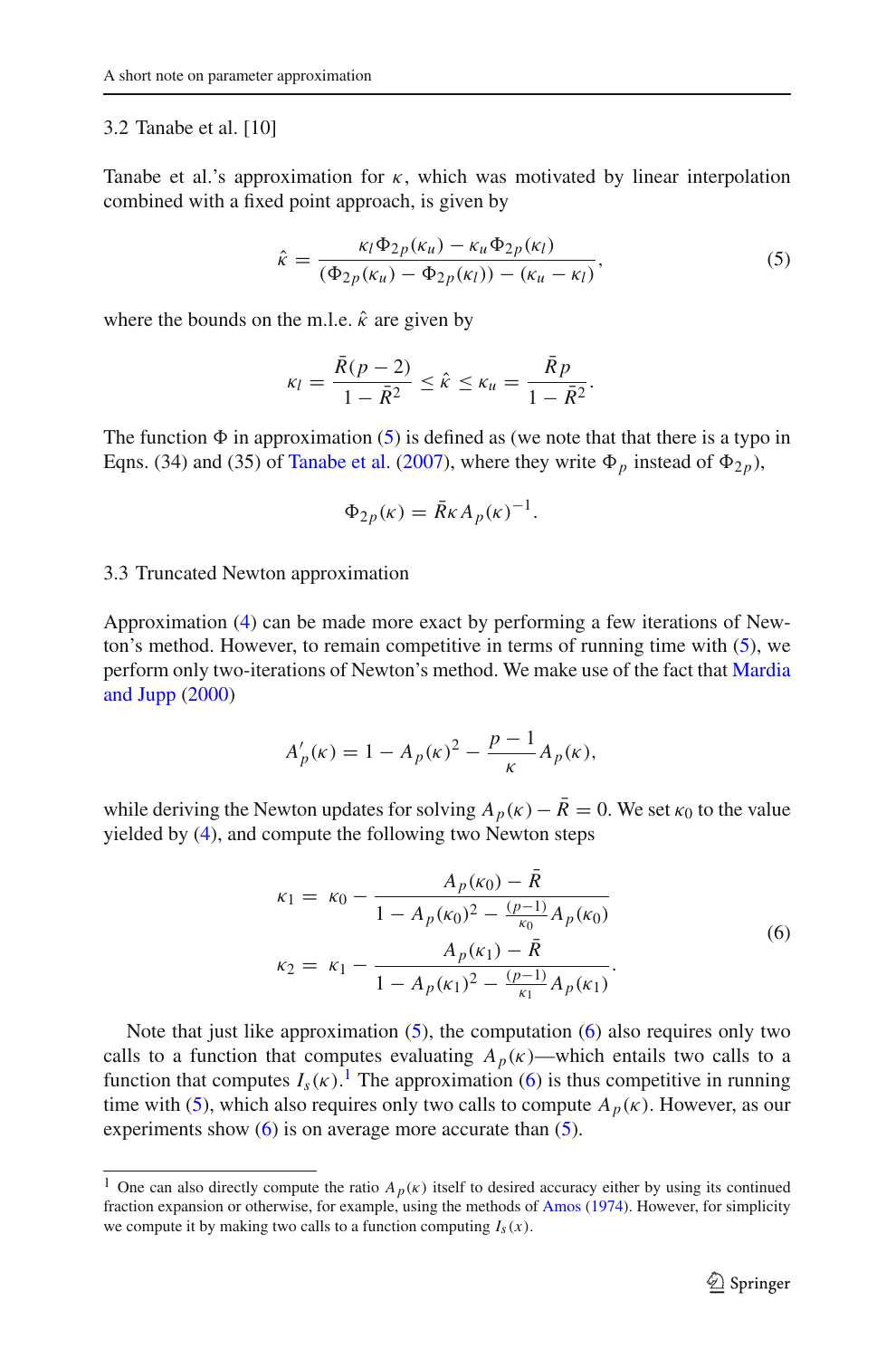# *Remarks*

- 1. If in an application, the cost of computing  $R$  is larger than the cost of computing  $A_p(k)$ , then one could invoke approximation [\(6\)](#page-4-1), otherwise the fastest approximation is  $(4)$ .
- 2. The concerns about accuracy of the different approximations are more of an academic nature, as also noted by [Tanabe et al.](#page-13-0) [\(2007](#page-13-0)), because in an actual application the variance in the data or the algorithm itself will easily outweigh the effects that the extra digits of accuracy can have. However, it is also obvious that given three different approximations, one would choose the most accurate one, especially if the computational costs are as low as that of a less accurate approximation.

# <span id="page-5-0"></span>**4 Experiments for** *κ*

Table [1](#page-5-1) summarizes how the three different approximations for  $\kappa$  stand in relation to each other. In this section we show experiments that illustrate the accuracies achieved by these three approximations. We note that for all our numerical experiments both [\(5\)](#page-4-0) and [\(6\)](#page-4-1) used the same implementation of  $A_p(\kappa)$ .

In Table [2](#page-6-0) we present numerical values for several  $(p, \kappa_{true})$  pairs. Here we show all three approximations given by  $(4)$ – $(6)$ . The truncated Newton method based approximation [\(6\)](#page-4-1) is seen to yield results superior to the fixed point interpolation [\(5\)](#page-4-0), most of the time. From the table it is obvious that all the approximations become progressively worse as  $\kappa$  increases.

Figure [1](#page-7-1) compares the approximation [\(5\)](#page-4-0) to [\(6\)](#page-4-1) as  $k_{true}$  is varied from 1000 to 100,000 and the dimensionality *p* is held fixed at 100,000—to model a typical highdimensional scenario. From the figure, one can see that the truncated Newton approximation  $(6)$  outperforms the fixed-point based interpolation  $(5)$  on an average.

Next, Figs. [2](#page-8-0) and [3](#page-8-1) show the absolute errors of approximation for a fixed value of  $\kappa_{true}$  as the dimensionality p is varied from 1000 to 100,000 (Fig. [2\)](#page-8-0) and then from 100,000 to 200,000 (Fig. [3\)](#page-8-1). We observe that in Fig. [2](#page-8-0) the truncated Newton approximation performs much better than Tanabe et al.'s approximation, though these differences become less significant with increasing *p*.

From our experiments we can conclude that for most situations the truncated New-ton approximation [\(6\)](#page-4-1) yields a better approximation to  $\kappa_{true}$ , while incurring essentially the same computational cost as  $(5)$ .

| Method | Advantages                         | Disadvantages                            |  |  |
|--------|------------------------------------|------------------------------------------|--|--|
| (4)    | No function evaluations; very fast | Can have lower accuracy                  |  |  |
| (5)    | Higher accuracy                    | 2 $A_n(\kappa)$ evaluations; Can be slow |  |  |
| (6)    | Best accuracy                      | 2 $A_p(\kappa)$ evaluations; Can be slow |  |  |

<span id="page-5-1"></span>**Table 1** Comparison of parameter estimating methods for vMF distributions

These differences become important with increasing dimensionality of the data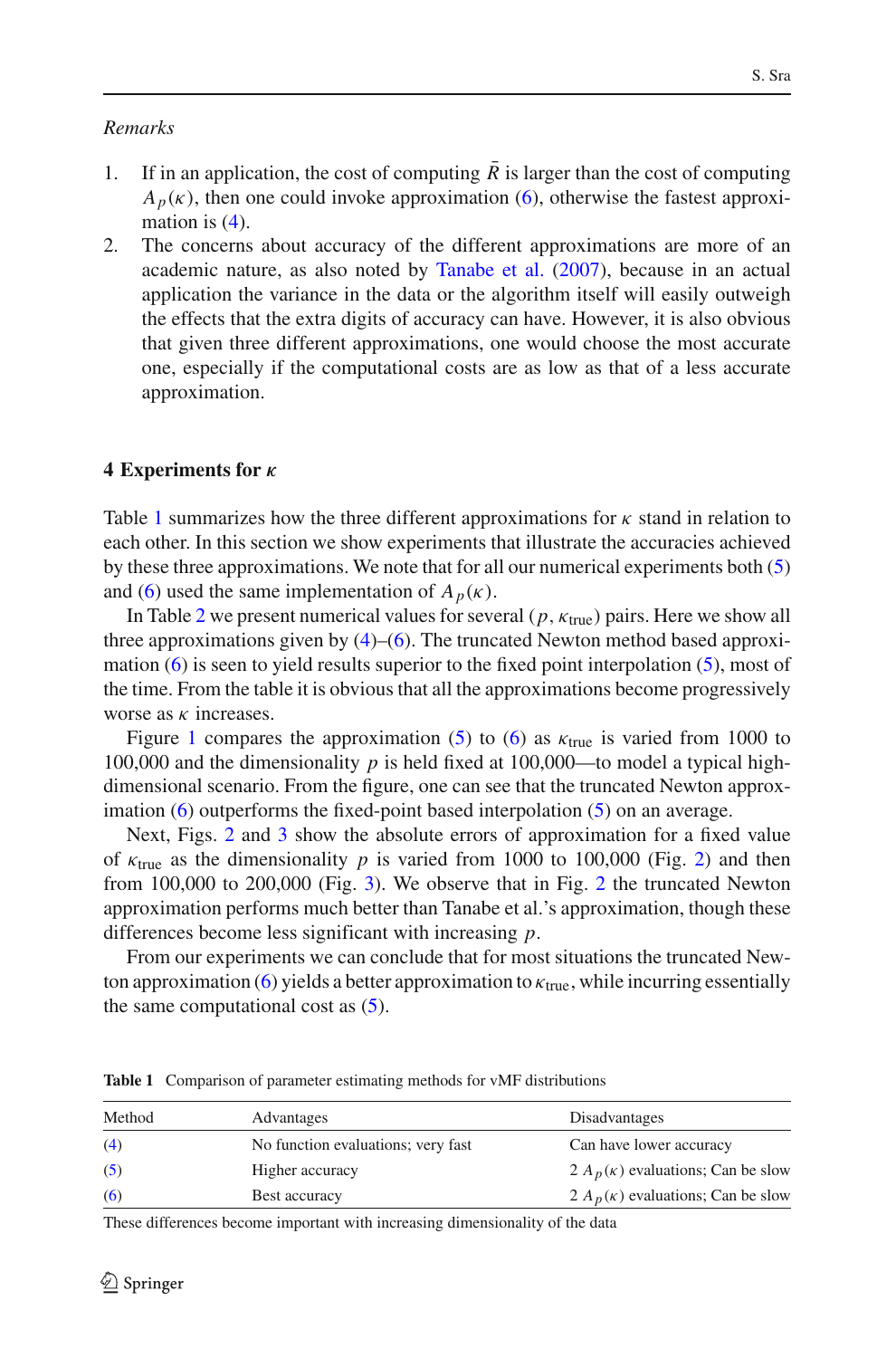| $(p, \kappa_{true})$ | Banerjee (4) | Tanabe et al. $(5)$ | Newton $(6)$ |
|----------------------|--------------|---------------------|--------------|
| (500, 100)           | $6.84e - 03$ | $1.82e - 06$        | $1.32e-12$   |
| (500, 500)           | $1.71e - 01$ | $1.99e - 04$        | $3.04e - 11$ |
| (500, 1000)          | $2.96e - 01$ | $3.49e - 04$        | $1.46e - 11$ |
| (500, 5000)          | $4.52e - 01$ | $4.76e - 04$        | $3.50e - 11$ |
| (500, 10000)         | $4.75e - 01$ | $4.90e - 04$        | $1.75e - 08$ |
| (500, 20000)         | $4.88e - 01$ | $4.97e - 04$        | $5.68e - 08$ |
| (500, 50000)         | $4.95e - 01$ | $5.00e - 04$        | $5.32e - 07$ |
| (500, 100000)        | $4.98e - 01$ | $5.01e - 04$        | $2.11e-06$   |
| (1000, 100)          | $9.58e - 04$ | $3.65e - 08$        | $3.30e - 12$ |
| (1000, 500)          | $6.06e - 02$ | $2.59e - 05$        | $2.95e - 11$ |
| (1000, 1000)         | $1.71e - 01$ | $9.93e - 05$        | $2.08e - 10$ |
| (1000, 5000)         | $4.07e - 01$ | $2.23e - 04$        | $2.22e - 09$ |
| (1000, 10000)        | $4.52e - 01$ | $2.37e - 04$        | $2.29e - 09$ |
| (1000, 20000)        | $4.75e - 01$ | $2.44e - 04$        | $2.73e - 08$ |
| (1000, 50000)        | $4.90e - 01$ | $2.48e - 04$        | $3.94e - 07$ |
| (1000, 100000)       | $4.95e - 01$ | $2.48e - 04$        | $2.03e - 06$ |
| (5000, 100)          | $7.98e - 06$ | $1.38e - 12$        | $3.66e - 12$ |
| (5000, 500)          | $9.61e - 04$ | $7.62e - 09$        | $1.31e-10$   |
| (5000, 1000)         | $6.88e - 03$ | $1.83e - 07$        | $6.52e - 10$ |
| (5000, 5000)         | $1.71e - 01$ | $1.98e - 05$        | $5.20e - 11$ |
| (5000, 10000)        | $2.96e - 01$ | $3.46e - 05$        | $2.70e - 09$ |
| (5000, 20000)        | $3.87e - 01$ | $4.28e - 05$        | $2.87e - 08$ |
| (5000, 50000)        | $4.52e - 01$ | $4.73e - 05$        | $9.22e - 08$ |
| (5000, 100000)       | $4.75e - 01$ | $4.87e - 05$        | $7.90e - 08$ |
| (10000, 100)         | $9.99e - 07$ | $5.71e - 11$        | $5.96e - 11$ |
| (10000, 500)         | $1.24e - 04$ | $8.60e - 10$        | $5.15e - 10$ |
| (10000, 1000)        | $9.61e - 04$ | $4.62e - 09$        | $1.57e-10$   |
| (10000, 5000)        | $6.07e - 02$ | $2.59e - 06$        | $2.32e - 09$ |
| (10000, 10000)       | $1.71e - 01$ | $9.90e - 06$        | $9.35e - 09$ |
| (10000, 20000)       | $2.96e - 01$ | $1.73e - 05$        | $4.63e - 08$ |
| (10000, 50000)       | $4.07e - 01$ | $2.22e - 05$        | $9.33e - 08$ |
| (10000, 100000)      | $4.52e - 01$ | $2.40e - 05$        | $1.22e-07$   |
| (20000, 100)         | $1.25e - 07$ | $9.95e - 11$        | $2.08e - 10$ |
| (20000, 500)         | $1.56e - 05$ | $1.27e - 09$        | $7.74e - 10$ |
| (20000, 1000)        | $1.24e - 04$ | $1.95e - 09$        | $1.69e - 09$ |
| (20000, 5000)        | $1.25e - 02$ | $1.13e - 07$        | $9.64e - 09$ |
| (20000, 10000)       | $6.07e - 02$ | $1.28e - 06$        | $1.02e - 08$ |
| (20000, 20000)       | $1.71e - 01$ | $4.89e - 06$        | $1.04e - 08$ |
| (20000, 50000)       | $3.30e - 01$ | $9.86e - 06$        | $4.14e - 07$ |
| (20000, 100000)      | $4.07e - 01$ | $1.24e - 05$        | $1.34e - 06$ |

<span id="page-6-0"></span>**Table 2** Errors for the different approximations of  $\kappa$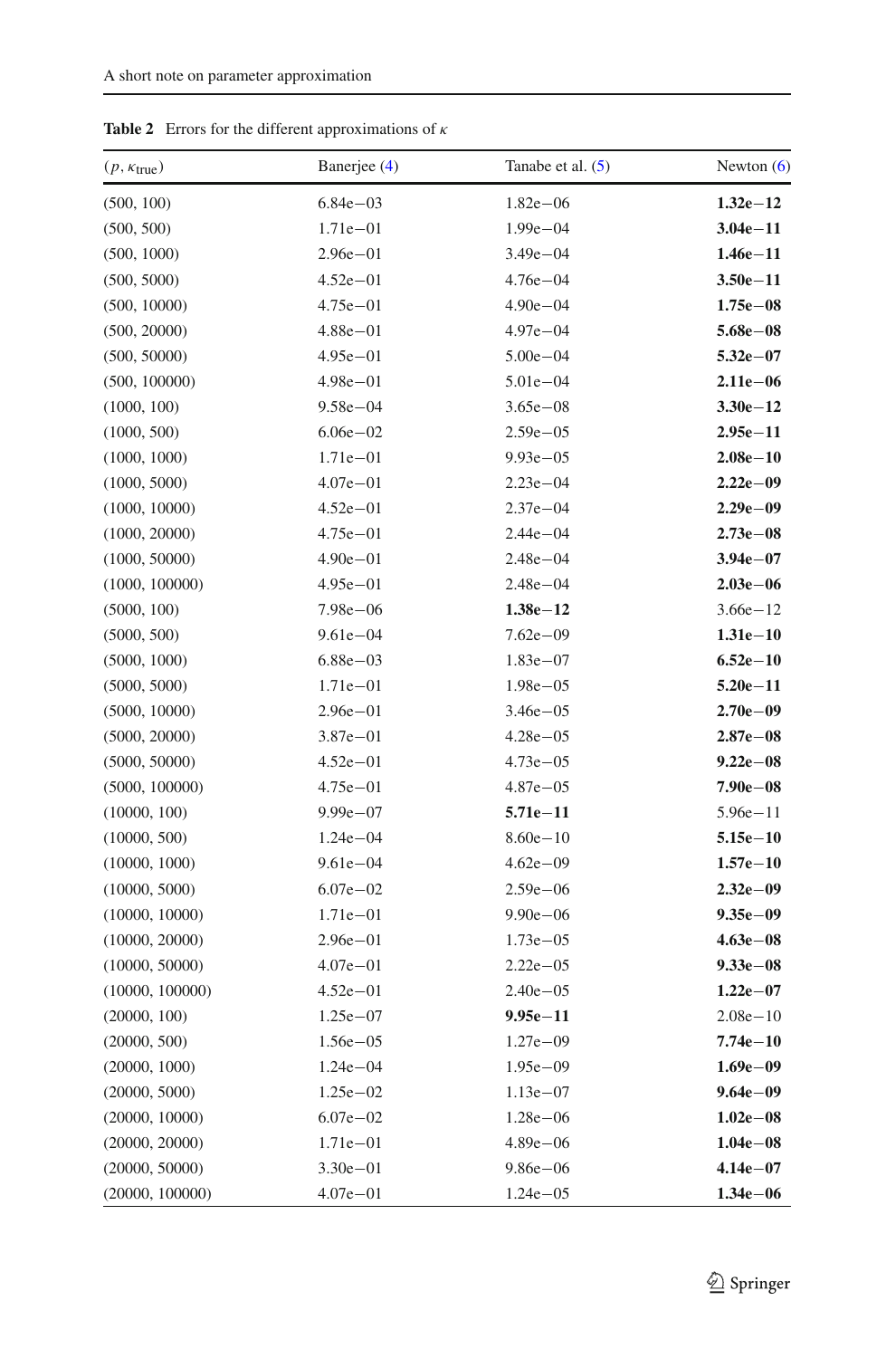| $(p, \kappa_{\text{true}})$ | Banerjee (4) | Tanabe et al. $(5)$ | Newton $(6)$  |
|-----------------------------|--------------|---------------------|---------------|
| (100000, 100)               | $2.84e - 10$ | $1.28e - 09$        | $5.14e - 10$  |
| (100000, 500)               | $1.25e - 07$ | $7.06e - 10$        | $3.04e - 09$  |
| (100000, 1000)              | $9.99e - 07$ | $1.15e - 09$        | $3.26e - 09$  |
| (100000, 5000)              | $1.24e - 04$ | $5.37e - 08$        | $3.33e - 08$  |
| (100000, 10000)             | $9.61e - 04$ | $8.58e - 08$        | $4.56e - 08$  |
| (100000, 20000)             | $6.89e - 03$ | $1.47e - 07$        | $4.66e - 08$  |
| (100000, 50000)             | $6.07e - 02$ | $3.70e - 07$        | $8.67e - 0.8$ |
| (100000, 100000)            | $1.71e - 01$ | $1.69e - 06$        | $2.36e - 08$  |

**Table 2** continued

We display  $|\hat{\kappa} - \kappa_{\text{true}}|$ 

Bold values indicate best accuracy



<span id="page-7-1"></span>**Fig. 1** Average absolute errors of approximation with varying  $\kappa$  and fixed  $p = 100,000$ 

## <span id="page-7-0"></span>**5 An interesting byproduct: computing**  $I_s(x)$

As noted in Table [1,](#page-5-1) computing approximations to  $\kappa$  requires evaluation of the ratio  $A_p(\kappa)$ . This ratio could either be computed by using its continued fraction expansion, by explicitly computing the Bessel functions and dividing, or by using more sophisticated methods [\(Amos 1974](#page-12-4)).

For completeness, we provide a simple algorithm below for computing modified Bessel functions of the first-kind, so that the reader can quickly try out all the approximations mentioned in this note for himself. Our particular implementation of the modified Bessel function is interesting in its own right, because surprisingly it significantly outperforms (often by several orders of magnitude) some well-established implementations in software such as MATHEMATICA<sup> $\overline{\odot}$ </sup>, MAPLE<sup> $\overline{\odot}$ </sup>, and GP/PARI [11].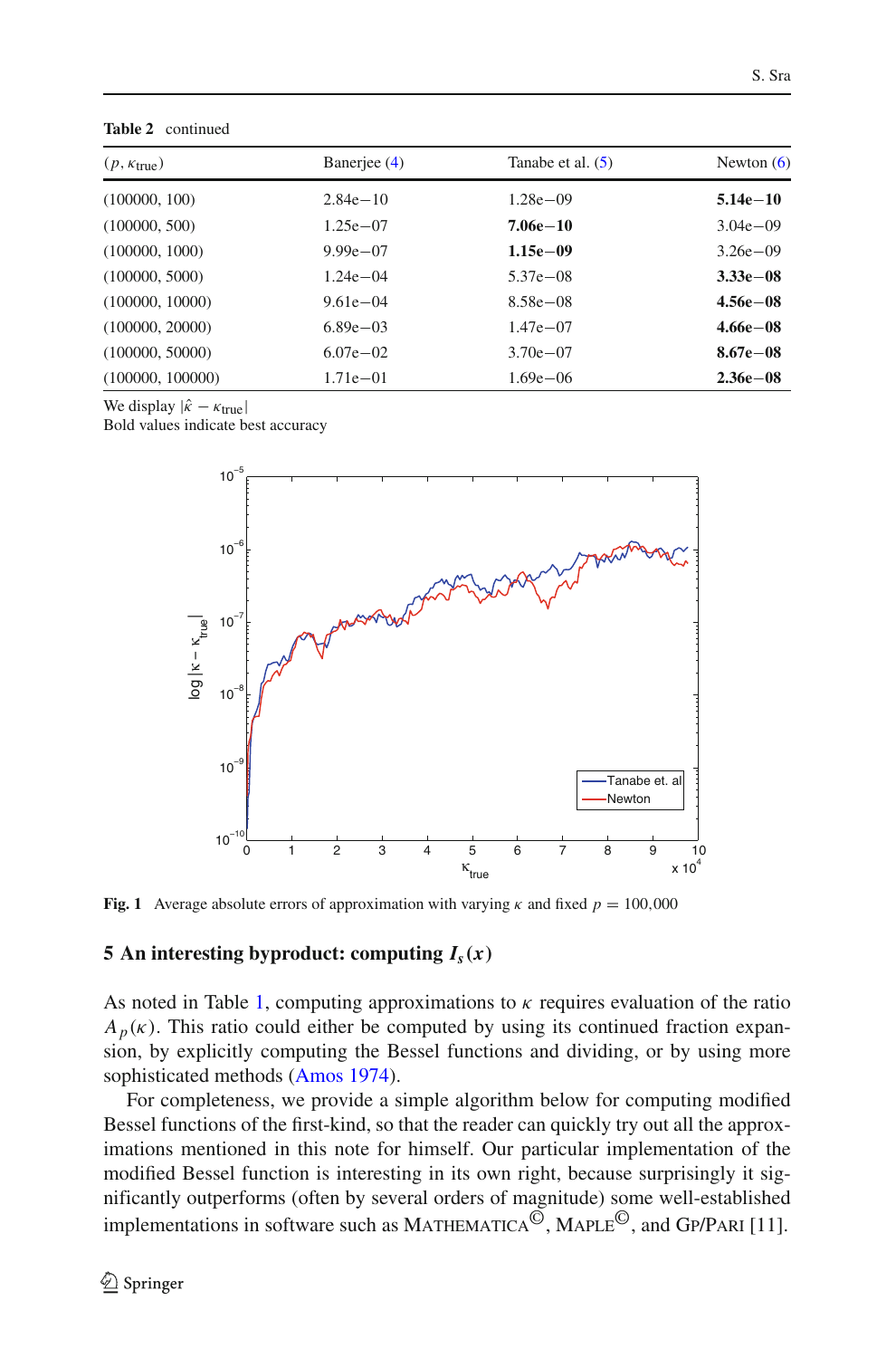

<span id="page-8-0"></span>**Fig. 2** Average absolute errors of approx. as *p* varies from 1000 to 100,000;  $\kappa_{true} = 50,000$ 



<span id="page-8-1"></span>**Fig. 3** Average absolute errors of approx. as *p* varies from 100,000 to 200,000;  $\kappa_{\text{true}} = 50,000$ 

Our method should be preferred when both *s* and *x* can be large; for smaller arguments the functions available in standard software libraries should suffice. Note that previously various authors, including [Tanabe et al.](#page-13-0) [\(2007\)](#page-13-0) have suggested using an approximation to  $\log I_s(x)$  instead. Indeed, one can use such an approximation, though this approximation may not be that accurate for the case where  $s \sim x$  (as opposed to the commonly assumed asymptotic scenarios where  $s \ll x$  or  $x \ll s$ ).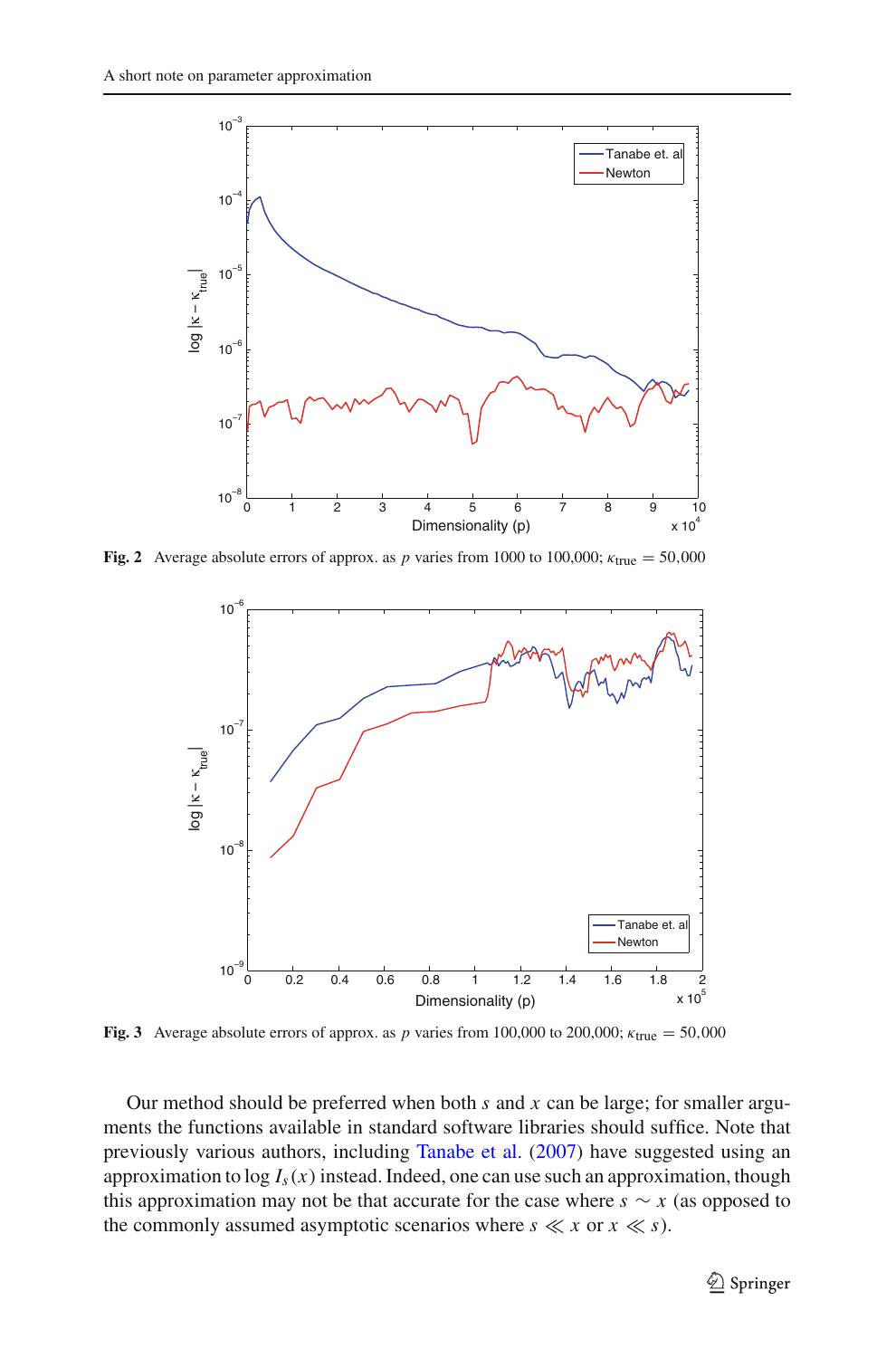A standard power-series representation (see [Abramowitz and Stegun 1974](#page-12-2)) for the modified Bessel function of the first kind is

$$
I_s(x) = (x/2)^s \sum_{k \ge 0} \frac{(x^2/4)^k}{\Gamma(k+s+1)k!}.
$$
 (7)

<span id="page-9-1"></span><span id="page-9-0"></span>Using the fact that  $\Gamma(x + 1) = x\Gamma(x)$ , we can rewrite [\(7\)](#page-9-0) as

$$
I_s(x) = \frac{(x/2)^s}{\Gamma(s)} \sum_{k \ge 0} \frac{(x^2/4)^k}{s(s+1)\cdots(s+k)k!}.
$$
 (8)

The power-series [\(8\)](#page-9-1) is amenable to a computational procedure as the ratio of the  $(k + 1)$ st term to the *k*th term is

$$
\frac{x^2}{4(k+1)(s+k+1)}.\t(9)
$$

We can also use Stirling's approximation formula for the Gamma function (see [Abramowitz and Stegun 1974,](#page-12-2) Sect. 6.1.37) to further speed up computation for large arguments:

$$
\Gamma(x) \approx \left(\frac{x}{e}\right)^x \sqrt{\frac{2\pi}{x}} \left(1 + \frac{1}{12x} + \frac{1}{288x^2} - \frac{139}{51840x^3} + \cdots \right). \tag{10}
$$

Thus we arrive at Algorithm [1](#page-9-2) for approximating *Is*(*x*).

## **Algorithm 1** Computing  $I_s(x)$  via truncated power-series

<span id="page-9-2"></span>**Input:**  $s, x$ : positive real numbers,  $\tau$ : convergence tolerance **Output:** approximation to  $I_s(x)$ 1:  $\overrightarrow{R} \leftarrow 1.0, \quad t_1 \leftarrow \left(\frac{x e}{2s}\right)^s$ 2: *t*<sub>2</sub> ← 1 +  $\frac{1}{12s}$  +  $\frac{1}{288s^2}$  −  $\frac{139}{51840s^3}$ 3:  $t_1 \leftarrow t_1 \sqrt{\frac{s}{2\pi}}/t_2$ 4:  $M \leftarrow 1/s, k \leftarrow 1$ 5: **while** *not converged* **do** 6:  $R \leftarrow R \frac{0.25x^2}{k(s+k)}$ 7:  $M \leftarrow M + R$ 8: **if**  $R/M < \tau$  **then**<br>9: *converged*  $\leftarrow tr$ 9: *converged* ← *true* 10: **end if** 11:  $k \leftarrow k + 1$ 12: **end while** 13: **return**  $t_1M$ .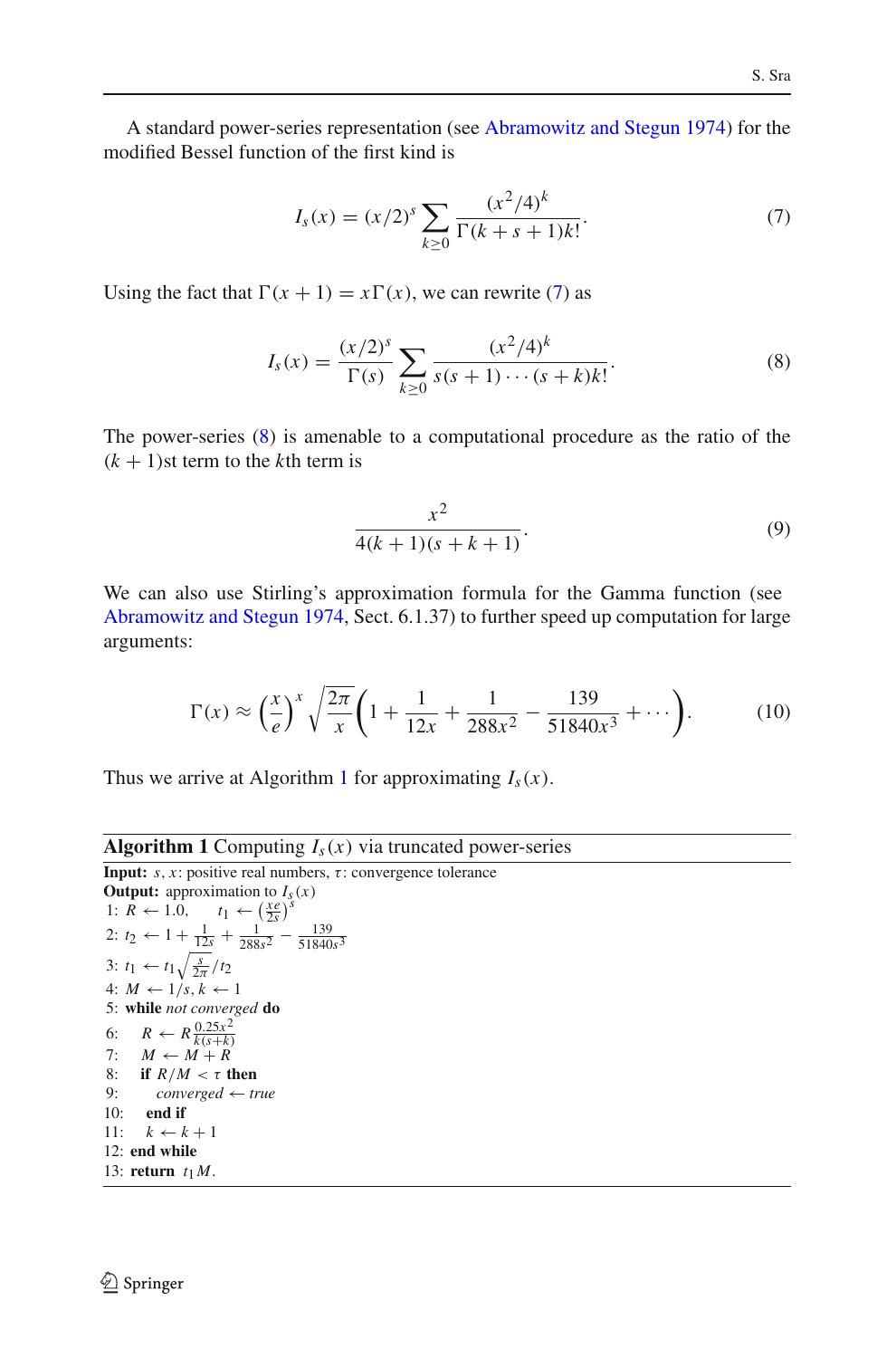| (s, x)             | Algorithm 1 | <b>MATHEMATICA</b> | <b>MAPLE</b> | <b>GP/PARI</b> | Relative error         |
|--------------------|-------------|--------------------|--------------|----------------|------------------------|
| (1000, 1000)       | 0.000       | 0.011              | 0.062        | 0.016          | $4.53 \times 10^{-16}$ |
| (1000, 2000)       | 0.000       | 0.006              | 0.122        | 0.062          | $3.13 \times 10^{-16}$ |
| (1000, 4000)       | 0.000       | 0.003              | 0.454        | 0.219          | $1.12 \times 10^{-15}$ |
| (2000, 2000)       | 0.000       | 0.070              | 0.239        | 0.062          | $4.42 \times 10^{-16}$ |
| (2000, 4000)       | 0.015       | 0.025              | 0.448        | 0.203          | $9.61 \times 10^{-16}$ |
| (2000, 8000)       | 0.000       | 0.006              | 1.966        | 1.264          | $1.86 \times 10^{-15}$ |
| (4000, 4000)       | 0.000       | 0.290              | 0.919        | 0.234          | $5.89 \times 10^{-16}$ |
| (4000, 8000)       | 0.000       | 0.091              | 1.791        | 1.248          | $1.49 \times 10^{-15}$ |
| (4000, 16000)      | 0.000       | 0.020              | 11.009       | 6.676          | $1.95 \times 10^{-15}$ |
| (8000, 8000)       | 0.015       | 1.546              | 4.192        | 1.170          | $8.31 \times 10^{-16}$ |
| (8000, 16000)      | 0.015       | 0.416              | 8.768        | 6.537          | $2.19 \times 10^{-15}$ |
| (8000, 32000)      | 0.015       | 0.088              | 52.011       | 34.632         | $3.57 \times 10^{-16}$ |
| (16000, 16000)     | 0.000       | 7.860              | 19.063       | 6.396          | $1.28\times10^{-15}$   |
| (16000, 32000)     | 0.016       | 2.057              | 49.203       | 34.585         | $1.45 \times 10^{-15}$ |
| (32000, 32000)     | 0.015       | 41.483             | 102.430      | 34.383         | $2.10 \times 10^{-16}$ |
| (32000, 64000)     | 0.015       | 10.504             | 252.472      | 195.672        | $3.94 \times 10^{-15}$ |
| (64000, 64000)     | 0.000       | 233.534            | 559.498      | 194.923        | $3.68 \times 10^{-15}$ |
| (128000, 128000)   | 0.000       | 1109.67            | 3103.281     | 840.041        | $8.00 \times 10^{-15}$ |
| (256000, 256000)   | 0.015       |                    |              |                | na                     |
| (512000, 512000)   | 0.031       |                    |              |                | na                     |
| (1024000, 1024000) | 0.062       |                    |              |                | na                     |

<span id="page-10-2"></span>**Table 3** Running times (in seconds) of different methods for computing  $I_s(x)$ 

A '–' indicates that the computation took too long to run. The last column shows the relative error to the value computed by MATHEMATICA, i.e.,  $|\kappa_1 - \kappa_2|/\kappa_2$ , where  $\kappa_1$  is computed by our method and  $\kappa_2$  by **MATHEMATICA** 

# <span id="page-10-0"></span>5.1 Computational experiments

For our experiments we implemented Algorithm [1](#page-9-2) using the MPFR library [8] for multi-precision floating-point computations[.2](#page-10-1) All experiments were run on a Lenovo T61 Laptop with a core 2 duo CPU @ 2.50 GHz, and 2GB RAM, running the Windows Vista<sup>TM</sup> operating system. We used MATHEMATICA version 6.0 and MAPLE version 12.

At this point, we would like to again stress that that we do *not* claim that our implementation to be superior across all ranges of inputs to  $I_s(x)$ . Certainly, when the traditional situations such as  $s \ll x$  or  $x \ll s$  hold, asymptotic approximations will probably perform the best, or for *s* and *x* of moderate size, standard implementations will probably be more accurate. However, for several applications, one is in the

<span id="page-10-1"></span><sup>&</sup>lt;sup>2</sup> MPFR comes with a built in function to compute  $\Gamma(s)$ —using it increases the running time of Algorithm [1](#page-9-2) slightly, though without significantly impacting the overall cost.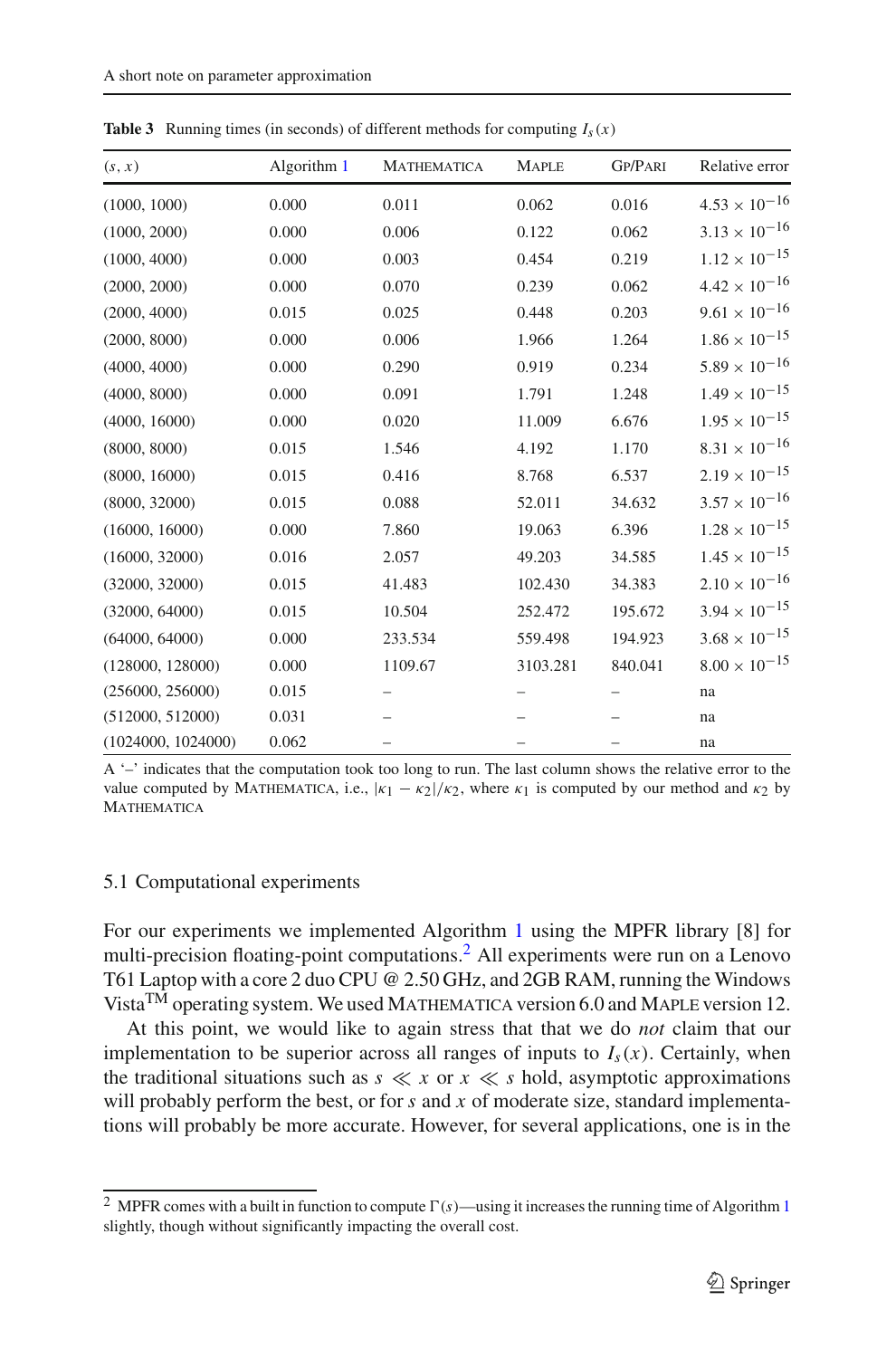domain where  $s \sim x$ , i.e., *s* and *x* are of comparable size. In such a case, traditional approximations for  $I_s(x)$  break down, and standard software also becomes too slow.

Table [3](#page-10-2) shows a sample of running time experiments to illustrate the performance of our implementation. We experimented with various settings for both Mathematica and Maple, and report results that led to the fastest answers. All the timing results presented are averages over 5 to 10 runs.

From Table [3](#page-10-2) we see that our implementation produces results that agree with MATHEMATICA up to 15 or 16 digits of accuracy, while being obtained several orders of magnitude faster. We note that Maple was even slower than Mathematica in all our experiments and Gp/Pari was competitive with it.

Our next two experiments briefly illustrate the running time behavior of our implementation. Figure [4](#page-11-0) plots the running time as a function of *x* when the argument *s* is held fixed. We see that in this case, the running time increases linearly with *x*. Figure [5](#page-12-5) treats the alternate case where the running time is plotted as a function of *s* with *x* held fixed. One sees that the running time decreases linearly with increasing *s*.

## **6 Conclusions**

In this paper we discussed parameter estimation for high-dimensional von Mises-Fisher distributions and showed that performing two steps of a Newton method leads to significantly more accurate estimates for the concentration parameter  $\kappa$  than the method proposed by [Tanabe et al.](#page-13-0) [\(2007](#page-13-0)). The more interesting contribution of our work associated with computing  $\kappa$  is a simple method to compute the modified Bessel function of the first kind. Our simplistic implementation was seen



<span id="page-11-0"></span>**Fig. 4** Running time of Algorithm 1 as a function of *x* with  $s = 5 \times 10^5$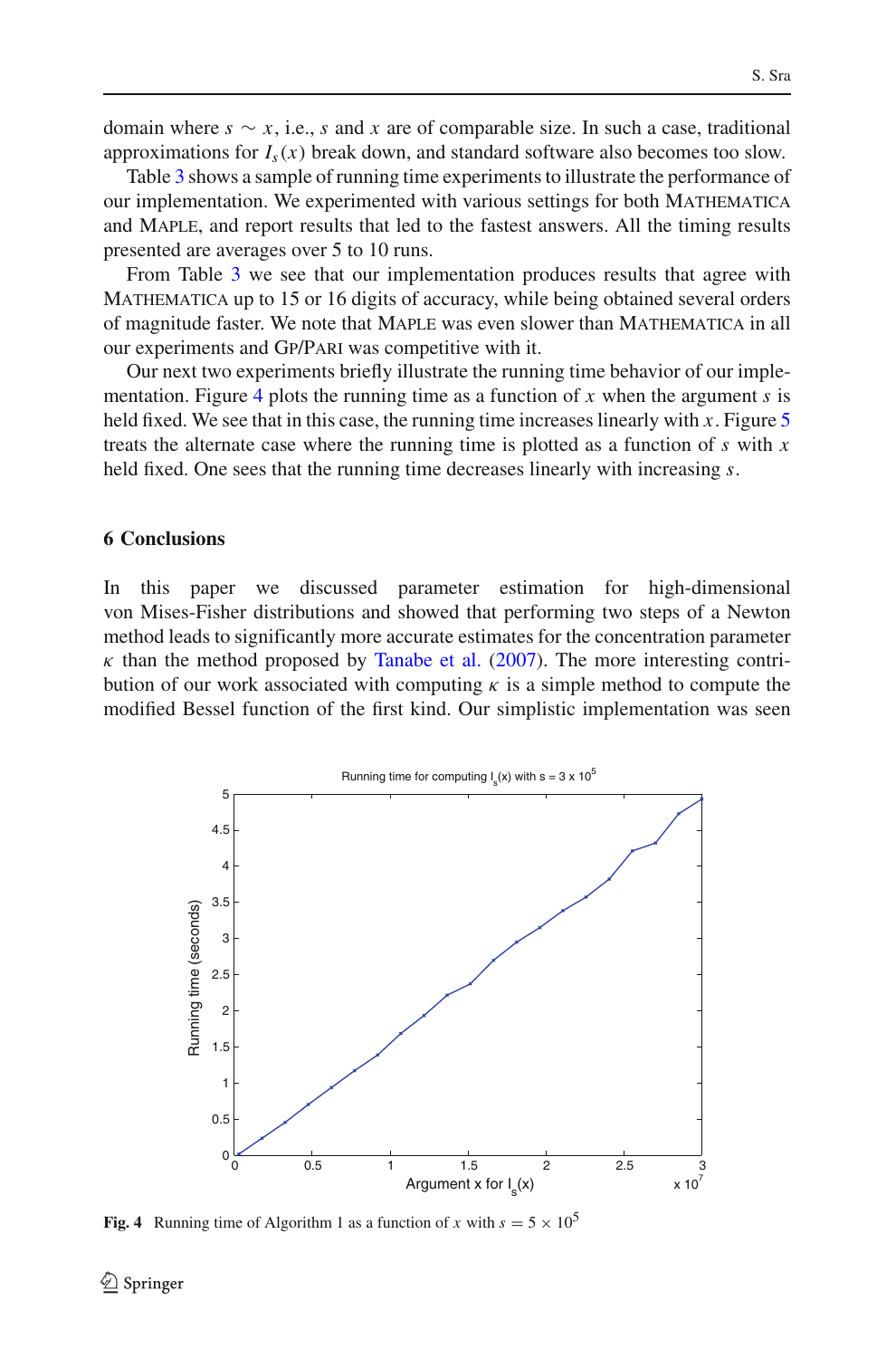

<span id="page-12-5"></span>**Fig. 5** Running time of Algorithm 1 as a function of *s* with  $x = 5 \times 10^7$ 

to outperform standard software such as Mathematica and Maple, sometimes by several orders of magnitude (Table [3\)](#page-10-2). Our implementation can be further improved by using methods such as Aitken's process or other techniques for convergence acceleration of series [Gourdon and Sebah](#page-12-6) [\(2002\)](#page-12-6) if needed, though we have not found that necessary at this stage. On a more theoretical note, we believe that using the results of [Amos](#page-12-4) [\(1974\)](#page-12-4) one can derive even tighter bounds on the m.l.e.  $\hat{\kappa}$ —this is a question of purely academic interest.

**Acknowledgments** The author thanks the two referees whose comments helped to improve the presentation of this paper.

## **References**

- <span id="page-12-2"></span>Abramowitz M, Stegun IA (eds) (1974) Handbook of mathematical functions, with formulas, graphs, and mathematical tables. Dover, New York, ISBN 0486612724
- <span id="page-12-4"></span>Amos DE (1974) Computation of modified Bessel functions and their ratios. Math Comput 28(125):235– 251
- <span id="page-12-0"></span>Banerjee A, Dhillon IS, Ghosh J, Sra S (2005) Clustering on the unit hypersphere using von Mises-Fisher distributions. JMLR 6:1345–1382
- <span id="page-12-3"></span>Dhillon IS, Sra S (2003) Modeling data using directional distributions. Technical Report TR-03-06, Computer Sciences, The University of Texas at Austin
- <span id="page-12-6"></span>Gourdon X, Sebah P (2002) Convergence acceleration of series. [http://numbers.computation.free.fr/](http://numbers.computation.free.fr/Constants/constants.html) [Constants/constants.html](http://numbers.computation.free.fr/Constants/constants.html)

<span id="page-12-1"></span>Mardia KV, Jupp P (2000) Directional statistics, second edition. Wiley, London

Maxima (2008) [http://maxima.sourceforge.net.](http://maxima.sourceforge.net) Computer Algebra System *version* 5.16.3

MPFR (2008) [http://www.mpfr.org.](http://www.mpfr.org) Multi-precision floating-point library *version* 2.3.1